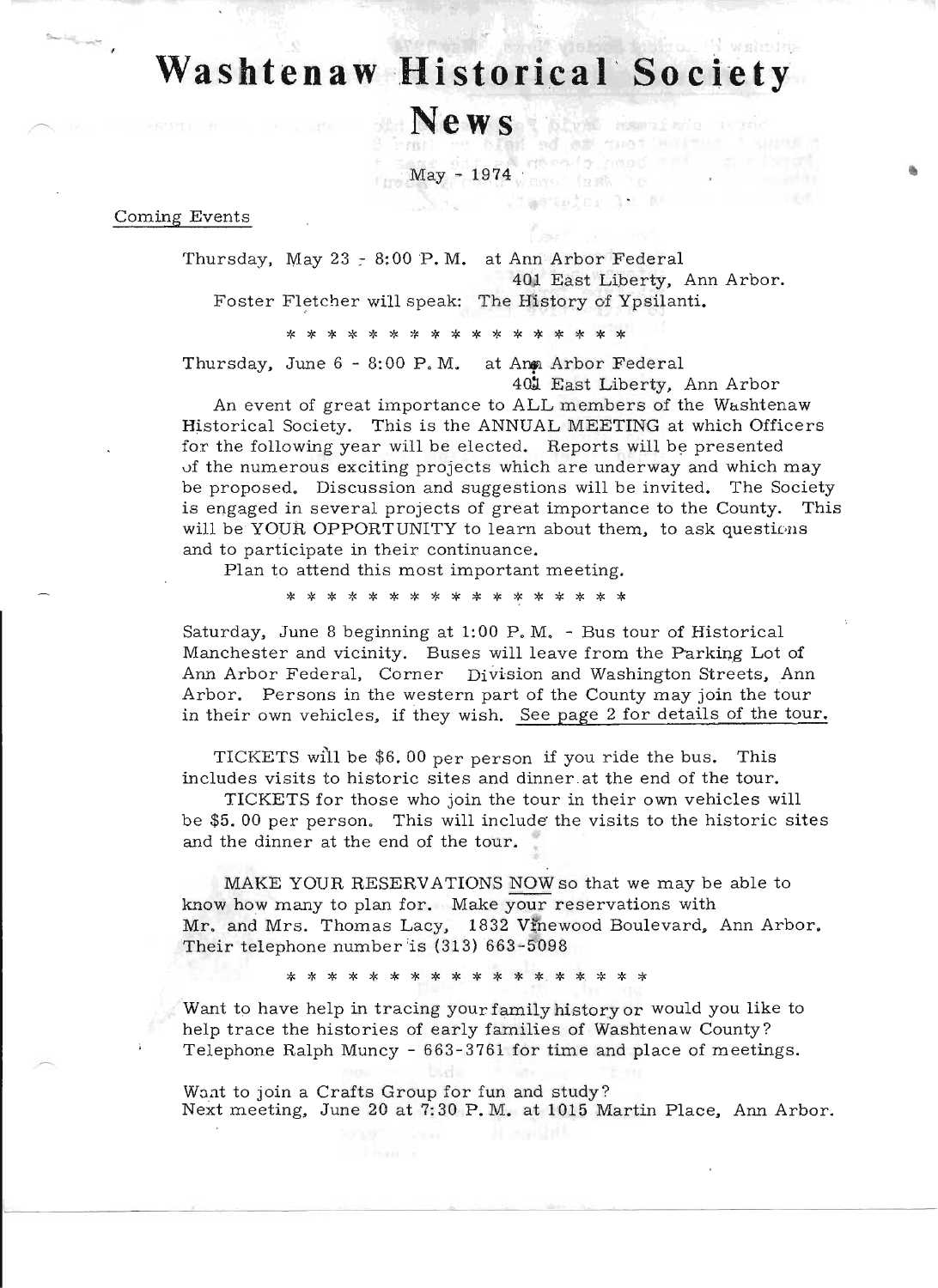Washtenaw Historical Society News, May 1974 More about the Historical Tour - June 8.

Program chairman David Pollock and his committee have arranged for our annual spring tour. to be held on June 8. 'I'he pleasant little tovm of Manchester has been chosen as the area to be visited. Situated in the southwestern part of Washtenaw County about twenty miles from Ann Arbor, it has many places of interest.

Ex-Governor John B. Swainson and his wife thought so favorably or this community that they purchased the farm formerly owned by the Martin family, early Washtenaw settlers. Here, at "The Hustings," they have established a ranch-type farm, and have remodeled the interior of the old farmhouse into attractive livable rooms. We are privileged to be old larmnouse into attractive livable rooms, we are privileged<br>able to visit this home.

In Manchester we will note the wide Main Street, and its grist mill still grinding grain daily. Visits are planned to a church, to a lovely house formerly the home of Dr. and Mrs. Lynch, but for some time the home of the Manchester Library, and to another house architecturally notable. Other houses will be viewed in passing as we drive around the town. One other houses will be viewed in passing as we drive around the commit on A. J. Waters, as a boy in England. Another, the Kirchhofer house, reflects the owner's love for his boyhood home in Switzer and. Mrs. Kirchhofer was the daughter of the Reverend Frederick Schnid, early Lutheran missionary and pastor of Washtenaw County, several of whose churches were visited on last year's tour. A daughter, Marie, was a long-time principal of the Manchester High School, and another daughter, Julia, was a teacher at Bach School for many years. A son, Hugo, -became-the-Director of-Music for-the-city of-Hollywood, California.<br>A -plaque at the entrance to the Hollywood Bowl states that Hugo plaque at the entrance to the Hollywood Bowl states that Hugo Kirchhofer was responsible for the envisioning of a concert amphitheatre under the stars, as well as for the raising of the money<sub>s</sub>to. theatre under the stars, as well as for the raising of the money.<br>make it a reality.

.. Dinner will follow at the Black Sheep Tavern, and we will return to Ann Arbor at about  $7:00$  P.  $\mathbb{K}_*$ 

Watch the papers for further announcements. Call 663-5098 for reservations.

\*.\*.\* \* \* \* \* \* \* \* \* \* \* \* \* ~ \* \* \* \* \*

Two men heard a robin sing its morning roundaly - Tirra-lup, tirra-lee, tirra-lup, tirralay, AVI Hand And as it sang its cheery song, this they heard it say. cond Built

xodaA

One man heard its cheery song as he was bent on play - Tirra-lup. tirra-lee, tirra-lup.; tirra-lay, I'm happy, sir, so happy sir, this is a marv'lous day.

A TELLING AND SECTION TO THE The other cupped a grouchy ear and listened with dismay -Tirra-lup, tirra-lee, tirra-lup, tirralay, and the last The World is full of sin and woe and you shall pay and pay.

Two men saw a robin eat a cherry ripe and· red. One thanked it for the cheery things it said and offered many more instead. The other cursed it for a thief and wished the poor bird dead.

 $-155$ 

·R. M.

the Group set

WESTERW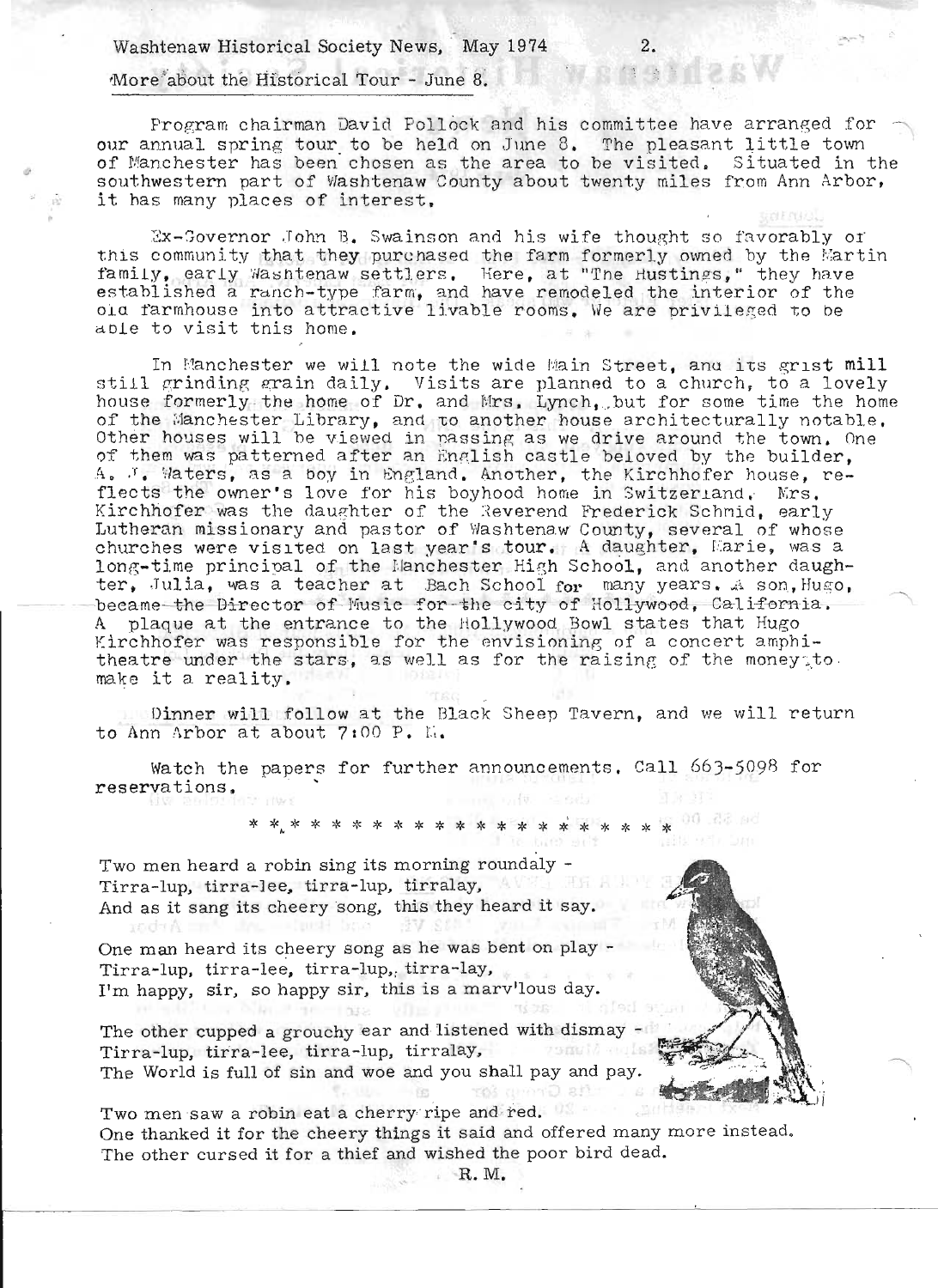### "Can you bake a cherry pie?"

(Copies of the following report were available at the April meeting)

. "Can you bake a cherry pie, Billy Boy, Billy Boy? Can you bake a cherry pie, Charmin Billy?"

That's not really what we want to know - but do you have a special craft you can do - or would you like to learn? If so, come meet with us Mav 16 at  $7:30$  P. M. at 1015 Martin Place, Ann Arbor. Bring a sample of your craft. if you can. or, at least. be ready to tell us about it. We will try to find a simple craft we can do in an evening - something we can have fun doing. If you'd rather sew or knit, that's fine too, so long as you join in talking about how we can develop a good craft program in the Washtenaw Historical Society.

Don't forget - one craft the men may want to work on - spinning tall tales.

(We will report on a meeting which was held May 16 at a later date)

Craft meetings may be held during the summer months. That is still to be decided. More information will be available at the May 23 meeting of the Society and at the June 20 meeting of the Craft Group. Joan Doman telephone  $971 - 6261$ . Lois Foyle -  $663 - 8159$  or Joan Pollock -  $971 - 6847$  will be happy to answer your questions or take your suggestions.

### The Campbell Piano.

Our Campbell piano has found a gracious welcome at the home of our new members, Mr. and Mrs. Alfred E. Cowhy, of Fisk Road, Bridgewater Township, until such time as suitable facilities can be provided for it, hopefully in a Washtenaw County Historical Museum.

This large square rosewood Chickering piano was purchased before This large square rosewood Chickering piano was purchased before<br>BQB by William Campbell, grandfather of George and Mary Campbell, for-898 by William Campbell, grandfather of George and Mary Campbell, for-<br>erly of the Packard Road Cobblestone Farm, and it was taken to the Iarm herly of the Packard Road Cobblestone Farm, and it was taken to the farm is the parameter of it was taken in the parlor of the farm house in 1898. home. A picture of it was taken in the parlor of the farm house in 1898, showing it covered by a tasseled felt scarf.

Mr. Campbell was assisted in the selection of the piano by Professor Mr. Campbell was assisted in the selection of the plano by frofessor<br>Federick Pease, a member of the Music Faculty of the then Eastern Mich-<br>Mormal School. He was familiar with it as it had been in use in igan Normal School. He was familiar with it as it had been in use in Ypsilanti, and recommended it as a fine instrument. When the senior  $\sim t$ Campoell's moved to Ypsilanti, they took the piano with them for the use of their daughter Sarah, leaving the operation of the farm to their son Clare. After the death of the parents, Miss Sarah kept it as long as<br>she lived, and then it was again returned to its former farm home.

Before the farm was sold to the city of Ann Arbor, George and Mary. *r-----* .a.;eneriQusly presented the pia no to the Vlashtenaw Historical Society. enerously presented the piano to the Washtenaw Historical Society.<br>'e are indeed grateful for the gift of this historic instrument. 'We We are indeed grateful for the gift of this historic instrument. We<br>also appreciate the tender loving care it is receiving in its present home.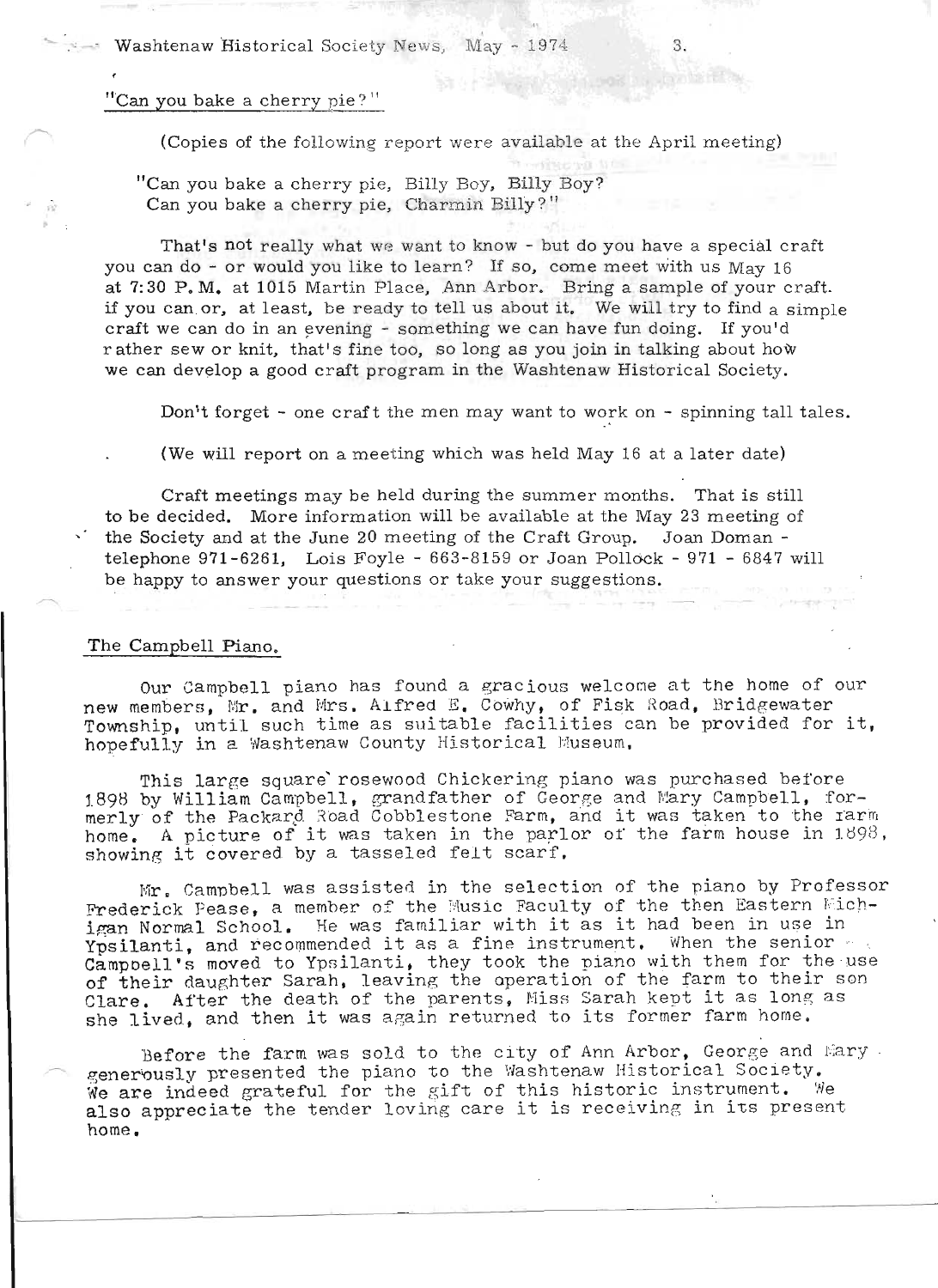Washtenaw Historical Society May - 1974  $\frac{4}{\sqrt{3}}$ 

## There was no explosion nor erosion!

*t*<br> *the services* as a matter of course.<br>
Most of us accept our public utility services as a matter of course. But responsible for our push-button demands are the know-how and foresight of the people who planned and promoted them often against opposition.

La propositiva dell'Esta

Twenty-five years ago in June of 1949 a group of men, incorporated as Ford, Bacon & Davis, proposed to construct a pipeline to bring natural gas from Texas and Louisiana in the south into Michigan to supplement the manufactured gas then in use. The pipeline had already been brought the manulactured gas then in use. The pipeline had already been brough<br>to the state line, but when the fruit growers of the St. Joseph-Benton o the state fine, but when the fruit growers of the st. Joseph-Benton<br>Warbor area learned of this project, they feared that the pipe might be arbor area rearned of this project, they feared that the pipe might be<br>lamaged by their spraying and other heavy equipment. and the gas might ramaged by their spraying and other neavy equipment, and the gas might<br>scape causing a dangerous condition for both people and fruit. Four hundred therefore banded together and secured an injunction ordering the state not to allow the laying of the pipe for eleven days while inves tigations were carried on to establish the safety or potential danger of the line.

Harvey Wagner of the Michigan State Public Service Commission apnointed Franklin Everett, of the staff of the Engineering College of the University of Michigan in charge of the tests. The eleven-day time limit made immediate speed obligatory, and several' competent engineers were pressed into service, working around the clock to complete the<br>job before the deadline. - Mr. George Giesendorfer. George Quinsey as engineers, and Krs. Dorothy Carlson who did the mathematical calculations, set up the procedures.<br>The pipe itself, 23 inches in diameter, and one-fourth of an inch

thick, was larger than had been used previously, and was buried six feet underground. The sections were welded together, and it had to be proved that the pipe would not rupture under great pressure. So 600 to 750 pounds pressure was applied, and the stress was increased by the use of heavy river clamps which encircled the pipe like collars. The tests were made at Grandville in a fenced-in area, and were observed by ~O'rernmen:t and engineering groups including observers from Boulder Dam, The United States Reclamation Department, the American Gas Association, the Michigan Public Services Commission, and many reporters, who lined the fence surrounding the test area.

However, no problems were encountered, and the state was ordered to hold a hearing at which the Fruit Growers Association might present to nold a nearing at which the rruit drowers association might present<br>uny objections to the continuance of the laying of the pipeline. Since .ny objections to the continuance of the faying of the pipeline. Since<br>hey voiced no objections, the state granted permission for the company. to dig the trench, which must pass under roads, railroads, and through rivers, and bring in the natural gas, which was to be stored in unused storage areas in abandoned wells near Reed City.

Now that twenty-five years have passed with no explosion or bursting of the pipes, it can be assumed that the testing by Ir. Everett and his associates, was very competently and thoroughly done. Thank you, , Prank:  $-1.0$ Ñ.

세트 높이 지하던데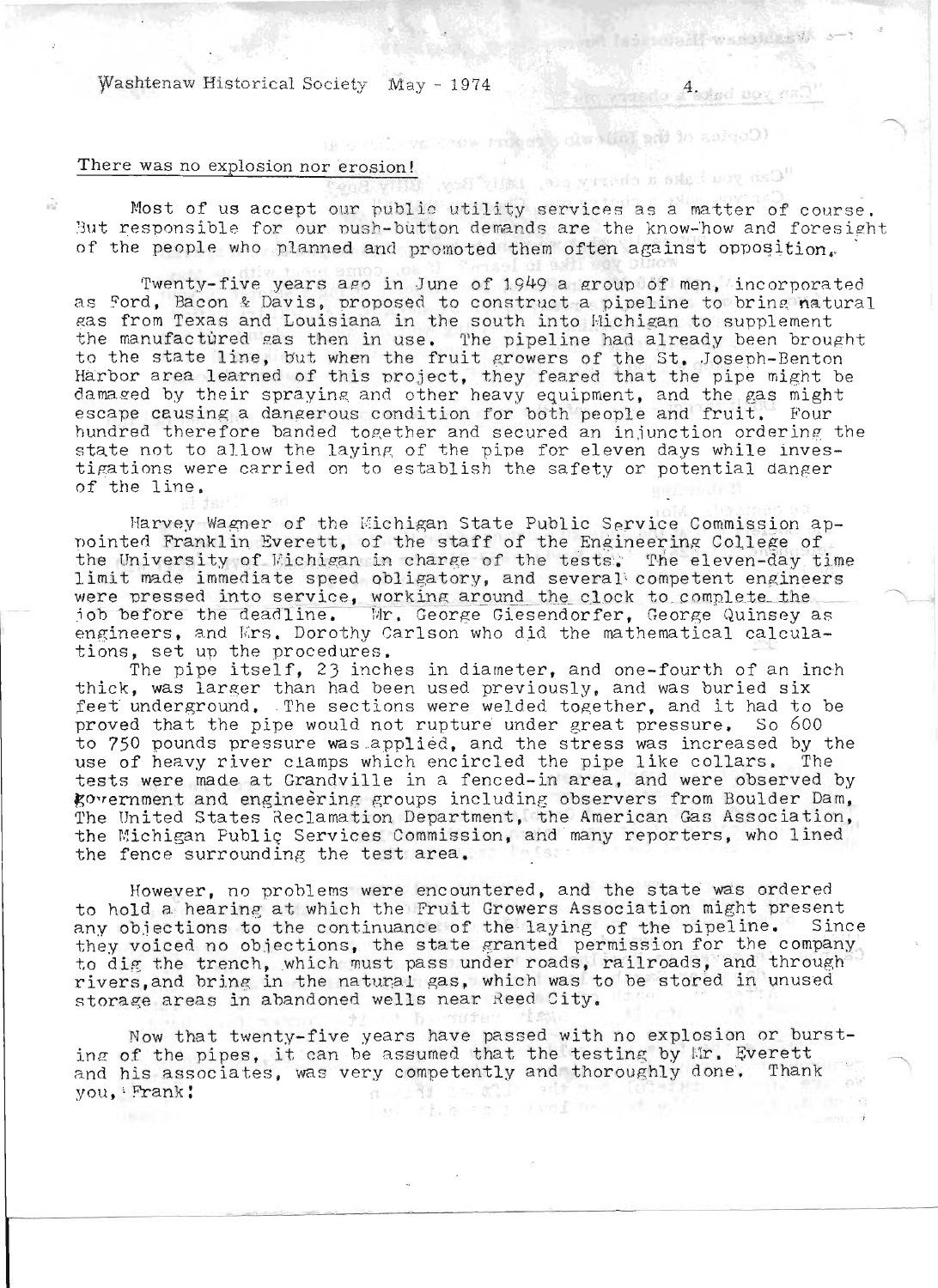Washtenaw Historical Society News, May - 1974

#### Woman's Work

(An Address by Hon. L. D. Norris at a celebration at Ypsilanti. July 4. 1874) In Mr. Norris address he paid the following beautiful and deserved tribute to the pioneer woman.

"Nor was it always the dark side of the shield which looked out upon the pioneer for the many, perhaps most, of the early settlers were a rough and godless band of hardy adventurers, yet manhood and womanhood were there in all their strength and beauty; and nowhere in the world of created intelligence did God's 'last, best gift to man' more clearly assume the character of a helpmate than in the log cabins and amid the rough and trying scenes incident to ,a home in the wilderness. Ever foremost in the work of civilization and progress. she was today physician, tomorrow nurse, and next day teacher yet always . busy in that wearisome household work that knows no pause from 'morn to dewy eve', from month to month and year to year, as through many privations and much new hardship and strange experience of that 'necessity which is the mother of invention' hand to hand, shoulder to shoulder worked out the green arches of the forest, the beginning of  $W$ ashtenaw today. "

From Volume 1 "Pioneer Society of Michigan."

### Reminders

i '

. i

10年1月1日

 $\mathbb{R}^3$ 

Meeting, May 23, 8:00 P.M. at Ann Arbor Federal, Foster Fletcher - Speaker Subject: History of Ypsilanti

Important business meeting, June 6, 8:00 P.M.

... Historical tour, Manchester and Vicinity is the Nups Buses leave corner of Division & Washington,  $\cdot$ Ann Arbor, at 1:00 P.M., June 8.

None

Meeting of Crafts Section, June 20, at 7: 30 P. M. at 1015 Martin Place, Ann Arbor.

Meeting of Genealogical Section to be announced. For information telephone (313)  $663-3761$ .

Dexter and Ann Arbor are 150 years old this year.

For notices of events, watch the newspapers for activities or events.

or - for Dexter, telephone 426-8303

- for Ann Arbor, telephone 662-3339